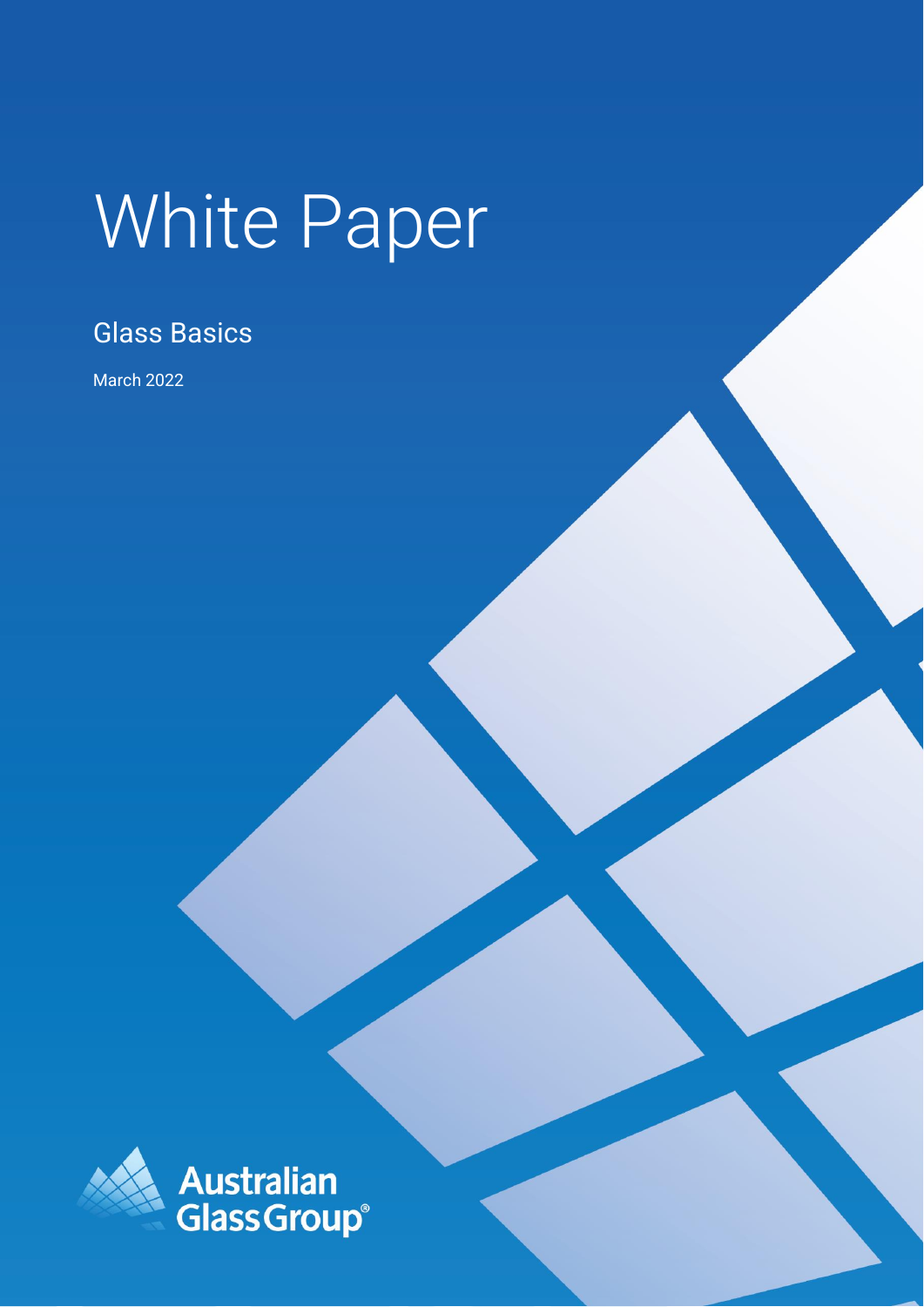## Glass Basics

Glass is an amazing product that we use in our buildings in various applications. It can be transparent, opaque, tinted, coloured, reflective, strong, safe and coated for enhanced performance. Where would we be without glass? For windows and glass doors it allows us to live and work in buildings with a view and natural light filling our spaces while being solid and protecting us from the outside elements.

It is important to note that when we state 'Glazing' we are not talking about the Glass alone. Glazing is the Glass + Frame + Sealants + Hardware as well as any Screens (if used).

The supply chain of glass can be simplified by starting 'Upstream' with the raw material glass manufacturer (a Float Plant) and as it travels 'Downstream' it gets value added to it at each step; first by a Glass Processor and then by a Window Fabricator until the final product is used (windows and glass doors).

## Float Plant

When we start with regular glass used in buildings, we are using Soda-Lime-Silicate glass which is manufactured by a 'Float Plant'. There are several names for this glass: Clear Glass, Float Glass, Clear Float Glass, Float, Annealed Glass. It is made up of raw ingredients including:

- Silica Sand
- Limestone
- Soda Ash (Sodium Carbonate)
- Salt Cake (Sodium Sulphate)
- Dolomite
- Cullet (broken glass)

These ingredients are furnaced and mixed in around 1,600 degrees Celsius, refined and then pulled across a bed of molten Tin at a lower temperature of around 1,100 degrees Celsius. It is here where Physics see the material 'float' across the tin as it is pulled across it, making it flat. The red hot material is then cooled via the annealing process of blowing colder air onto it, putting enough stress in the glass to make it what we know as regular annealed/float glass.

A float plant line can manufacture:

- **Clear Glass**
- Tinted Glass (eg. Grey, Green, Bronze)
- **Low Iron Glass**

We call these the 'raw material'. A float plant can also add more value before it is annealed by adding a rolled pattern (similar to a pasta maker) or spraying on a Hardcoat LowE coating.

## Glass Processor

A Glass Processer, like Australian Glass Group, takes these raw materials and adds further value by processing the glass. A Glass Processor can:

- Cut and shape the glass
- Arris the edges so they are safe to touch
- Polish the edges so they are smooth to touch
- Make cut outs in the glass
- Edge delete the perimeter for some LowE coatings
- Heat Treat the glass in a furnace up to 700 degrees Celsius
- Laminate two panes of glass with an interlayer to make Grade A Safety Lam
	- Encapsulate at least two panes of glass into an Insulated Glass Unit (IGU)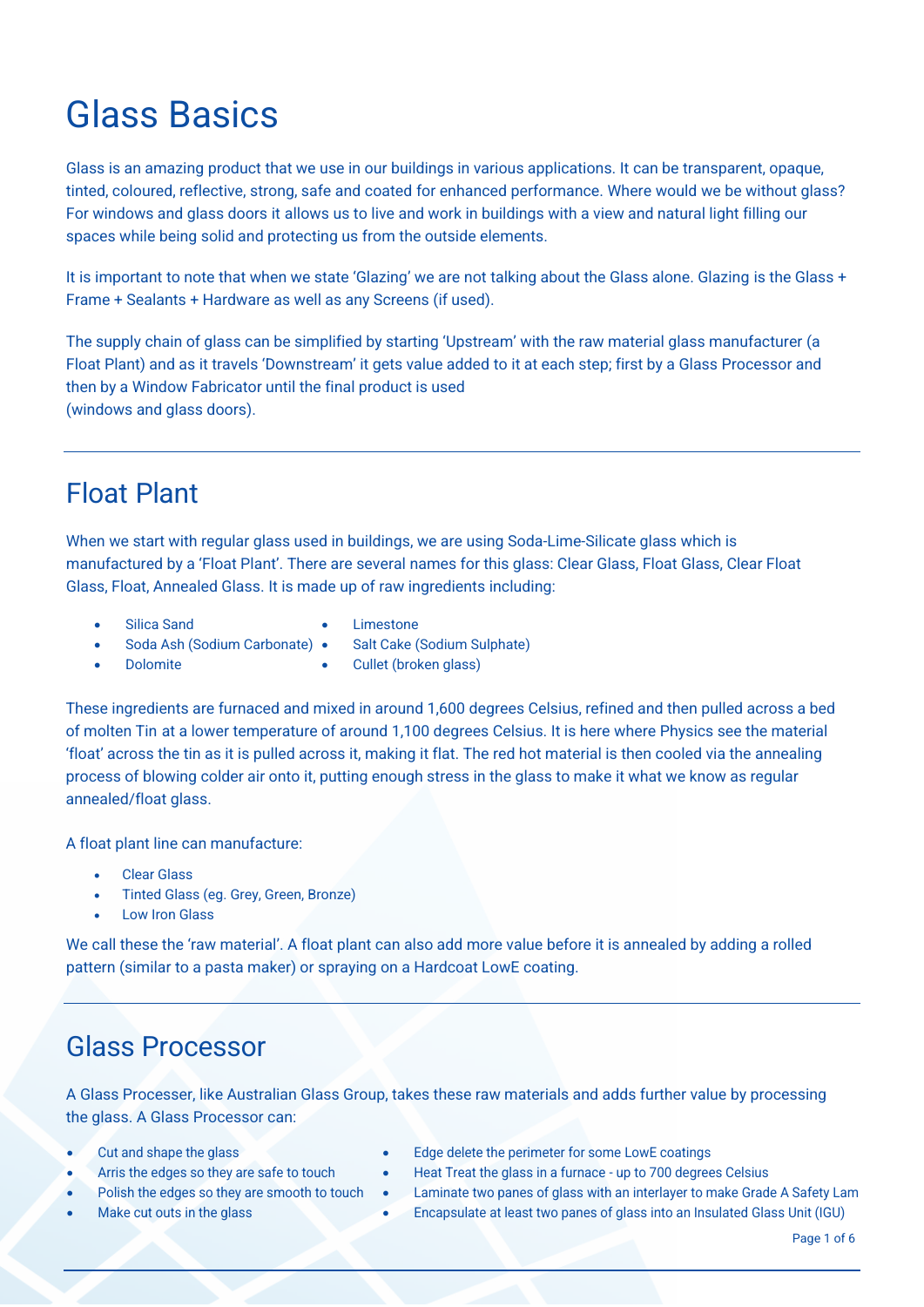## Window Fabricator

A Window Fabricator then completes the added value by fabricating the processed glass units into full windows and doors using a frame system, seals and installation. The main frame material fabricators can use include:

- Aluminium
- Thermally Broken Aluminium
- **Steel**
- **Timber**
- uPVC
- Composites, using a combination of the above material types

## Processing Factors of Glass

A Glass Processor will process glass based on the needs and applications of the glass. Four key needs include:

- For where additional Strength is required
- To minimise the risk of Spontaneous Combustion
- To minimise the risk of Thermal Stress
- For when Grade A Safety is required

#### **Strength**

Additional strength may be required in glass due to sizes of units, wind loads and human impact factors. Regular annealed float glass can be heat treated for this by either Heat Strengthening (HS) or fully Toughening (TGH), which is also known as Tempering. If you line up the three types of glass types as per the images below, you may be able to break the Annealed Float glass by throwing a stone with minor strength and if it breaks, it will break as very sharp and dangerous shards of glass. The Heat Strengthened glass can be 2x stronger and so now that stone may need a lot of force behind it to break, and if it breaks it will break into larger pieces that are not as sharp but still dangerous. The Toughened unit can be up to 5x stronger that the Annealed glass as may require a brick thrown at a lot of force to break it, and if it breaks is shatters into thousands of small, unsharp, safer pieces of glass.







Annealed Float **Heat Strengthened** Toughened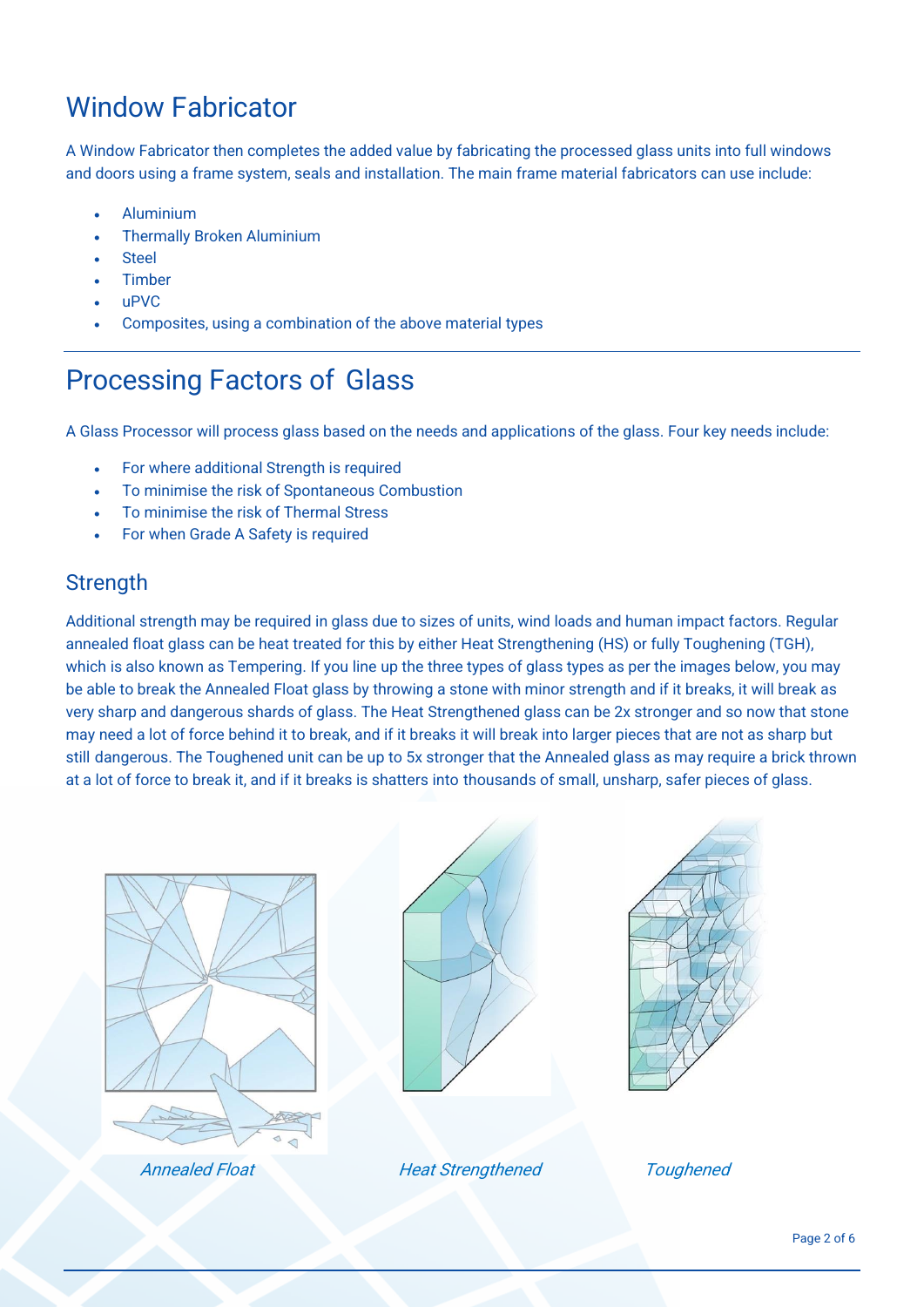#### Spontaneous Combustion

Spontaneous Combustion is the explosion of Toughened glass due to an unwanted inclusion, like Nickel Sulfide. These inclusions can exist in the glass from its original raw materials (eg. sand) and gets primed/enlarged during the Toughening process. This can result in the Toughened glass exploding at any future point in time, even years.

If the glass remains intact (seen in Toughened laminate) you will see a noticeable 'butterfly' pattern of the break style that centres around the inclusion that can be seen as a dark dot with the naked eve*(see image below)*.

To minimise the risk of Spontaneous Combustion you can avoid the use of Toughened glass and use Heat Strengthened if possible, or, if Toughened is required, Heat Soak test on the Toughened glass.



Spontaneous Combustion break pattern

#### Thermal Stress

Thermal Stress is where annealed glass can crack in any future time period due to extreme temperature stress contrasts in the same piece of glass. Most commonly seen after a cold night and then strong morning sun heating up only part of the glass while the other part remains cold due to shadowing (eg. a tree or building blocking the sun heat reaching part of the glass). The risk is seen most in high solar-heat absorbing glass – eg. grey tint tinted laminated and some dark/tinted coatings.

If the glass remains intact you will see a noticeable pattern of the break style that starts at one edge and then runs off to a 45 degree angle (see image below).

To minimise the risk of Thermal Stress breakage you can strengthen the glass by either Heat Strengthening or Toughening.



Thermal Stress break pattern

For more informationon see our White Paper - Heat Treatment of Glass on our website.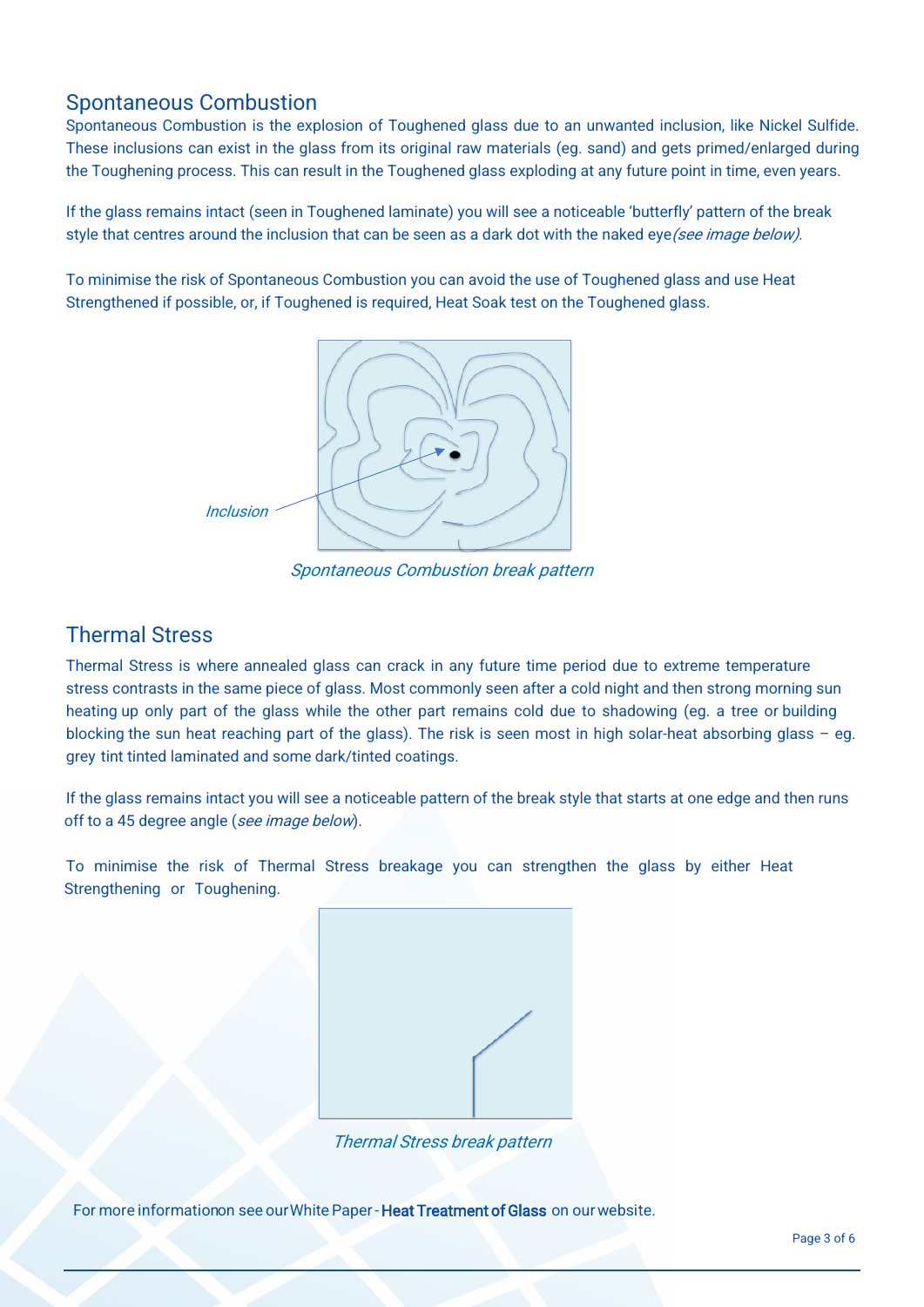#### Grade A Safety Glass

Certified Grade A Safety glass in line with AS2208: Safety glazing materials in buildings, is ether Toughened glass or a Laminated glass. The Laminate can be with either annealed glass, heat strengthened glass or toughened glass. This includes standard laminates, white translucent laminate, structural glass like [SkyGlass](https://agg.com.au/product/agglam-structural-skyglass/)**®** & [SkyGlass Ultra](https://agg.com.au/product/structural-skyglass-ultra/)**®**, security glass like [IntrudaShield](https://agg.com.au/product/agglam-security-intrudashield/)**®** & I[ntrudaShield Ultra](https://agg.com.au/product/agglam-security-intrudashield-ultra/)**®** and acoustic glass like [Audioshield](https://agg.com.au/product/agglam-acoustic/)**®**.

## Performance Data

There are two key performance factors that the National Construction Code (NCC) dictate for every new building type for its Total System glazing (glass + frame + sealants). These are:

- U-Value<sup>w</sup>
- Solar Heat Gain Coefficient (SHGC<sub>w</sub>)

#### U-Value

The 'U' is the thermodynamic symbol for Internal Energy.

Think of this as a measure of Insulation - how much heat escapes through the glass per m2 when it is colder outside than inside, as heat wants to move from where it is hot to where it is not.

The bigger the temperature difference between outside and inside and the bigger the glass m2, the more heat will escape.

This also measures non-sun heat from outside that enters in. This occurs at night after a long hot day as materials like the roads, footpaths, bricks and stone absorb the heat and when the sun goes down, this heat reradiates and wants to enter your building (where it goes from hot to not).

The lower the U-Value, the better the Insulation.

Note - there is glass-only U-Value (Ug) and there is Total System U-Value (U-Value<sub>w</sub>) = glass + frame + sealants. The NCC codes dictate Total System U-Valuew.

For Total System performance U-Value<sub>w</sub> see our [Estimated Total System Performance Data](https://agg.com.au/resources/performance-data/#total-system) document, or our [Speckel Glazing System Calculator](https://agg.com.au/resources/performance-data/#speckel), or our [Window Energy Rating Scheme \(W](https://agg.com.au/resources/performance-data/#wers)ERS) section on our website.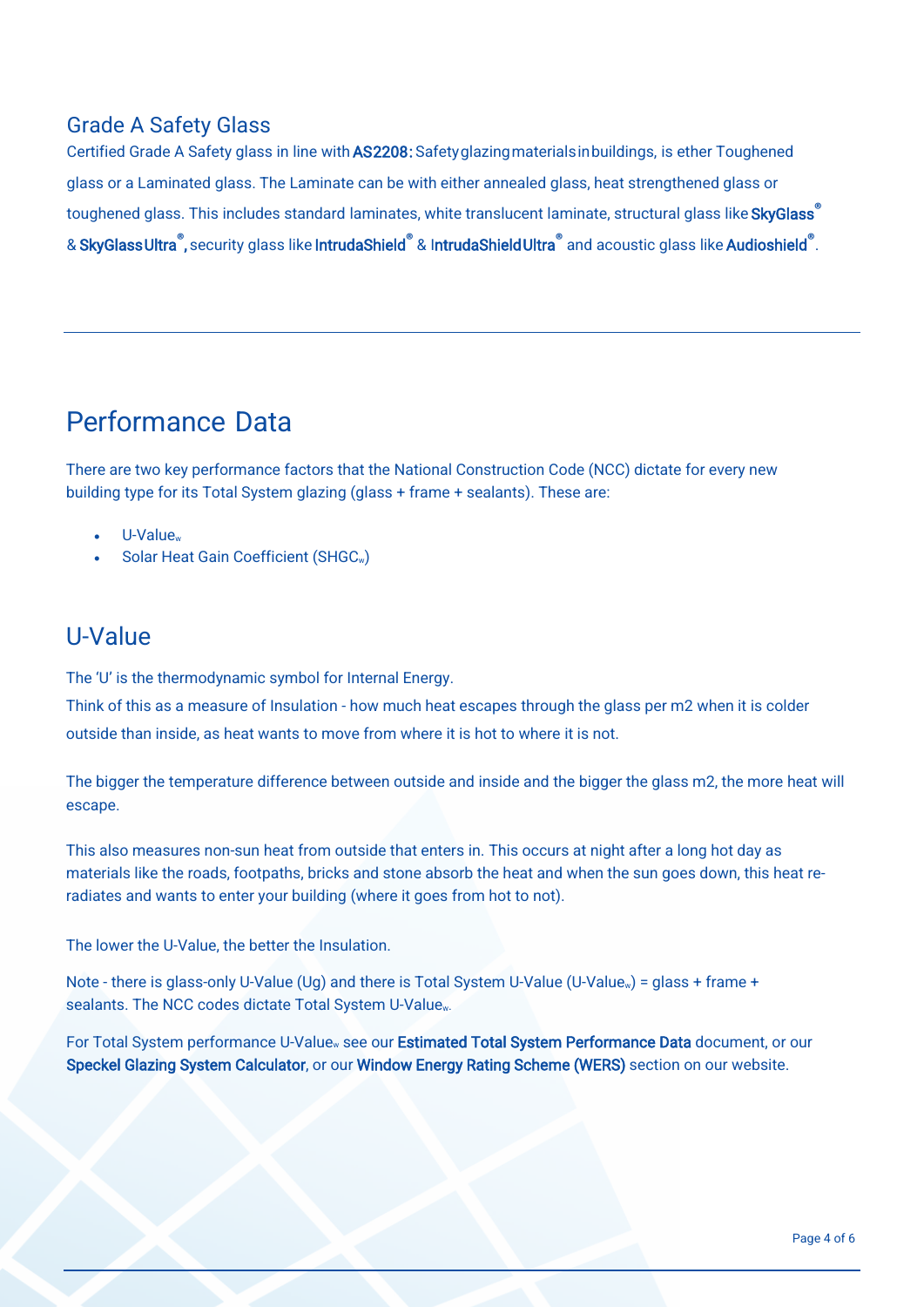## **SHGC**

Solar Heat Gain Coefficient. This is a measure of Solar Control - how much heat from the sun enters inside the building through the glass.

You can think of this as a % so an SHGC of 0.84 is 84% of heat from the sun enters inside (therefore 16% is blocked) while an SHGC of 0.27 is 27% of heat from the sun enters inside (therefore 73% is blocked).

The lower the SHGC, the more passive heat from the sun is blocked from coming inside.

The higher the SHGC, the more passive heat from the sun enters inside your building (which is desirable in colder climates).

Note - there is glass-only SHGC and there is Total System SHGC (SHGC<sub>w</sub>) = glass + frame + sealants. The NCC codes dictate Total System SHGCw.

For Total System performance SHGC<sub>w</sub> see our **Estimated Total System Performance Data** document, or our [Speckel Glazing System Calculator,](https://agg.com.au/resources/performance-data/#speckel) or our [Window Energy Rating Scheme \(WERS\)](https://agg.com.au/resources/performance-data/#wers) section on our website.

### Other Factors

There are other performance factors to be aware of also. These include:

- Colour
- Visible Light Transmittance (VLT)
- Visible Light Reflections (VLR-Out & VLR-In)
- Ultraviolet Blockage (UV-Block)
- Selectivity (Light to Solar Gain ratio of VLT divided by SHGC)
- Acoustics (Rw)
- Weight (Kg per m2)

You can find all of these values for our main glass products in our AGG Performance Data - Glass Only Values **document on our website.**